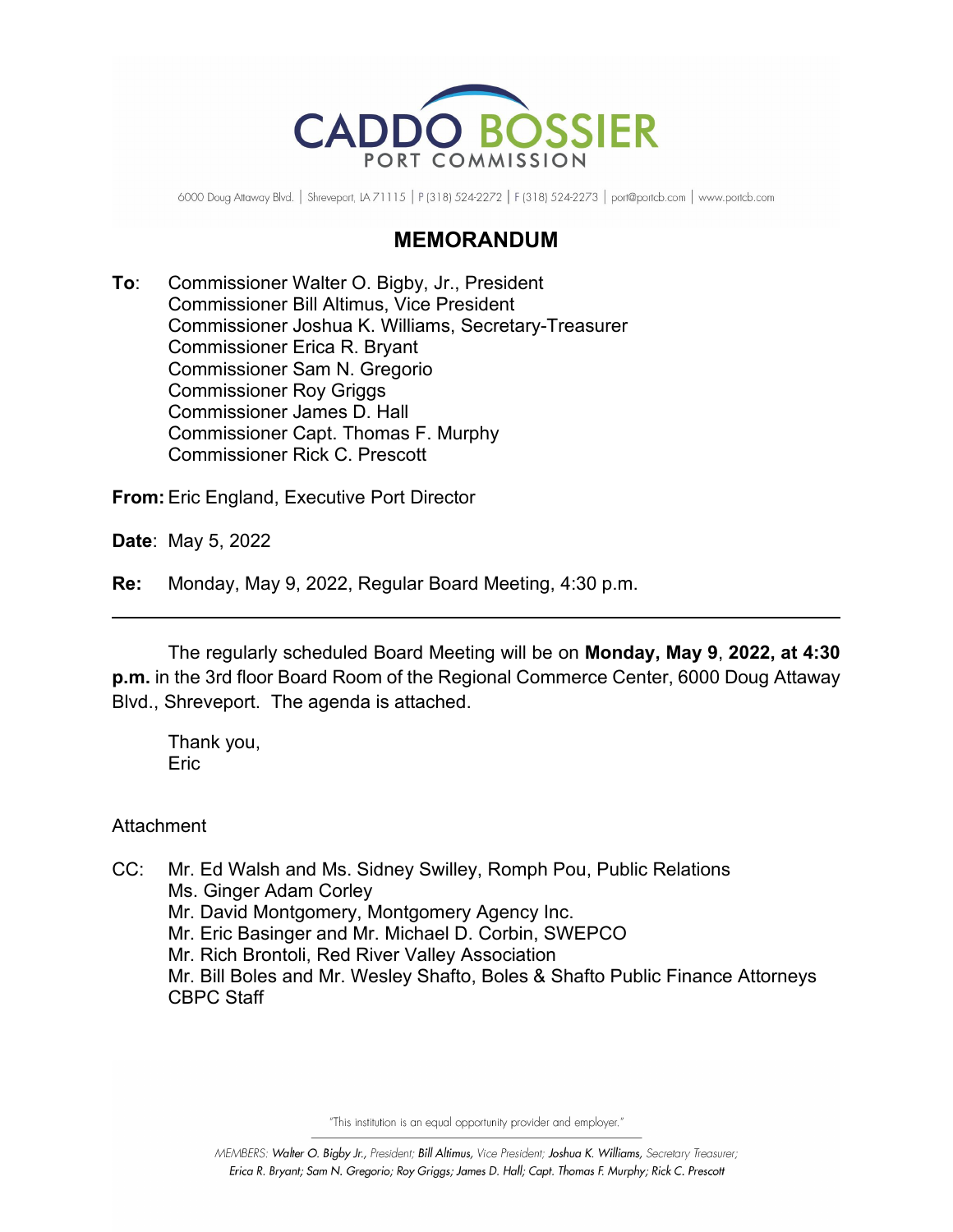

6000 Doug Attaway Blvd. | Shreveport, LA 71115 | P (318) 524-2272 | F (318) 524-2273 | port@portcb.com | www.portcb.com

# **CADDO BOSSIER PARISHES PORT COMMISSION**

## **REGULAR MONTHLY BOARD MEETING AGENDA**

**NOTICE OF PUBLIC MEETING:** A public meeting will be held as follows:

|                                                                                                                   | DATE:<br>May 9, 2022<br>TIME:<br>4:30 p.m.                                                                                                                                                                                                                                                                                                                                                                                                                                                                                                        |                     |
|-------------------------------------------------------------------------------------------------------------------|---------------------------------------------------------------------------------------------------------------------------------------------------------------------------------------------------------------------------------------------------------------------------------------------------------------------------------------------------------------------------------------------------------------------------------------------------------------------------------------------------------------------------------------------------|---------------------|
| PLACE OF MEETING: Regional Commerce Center, 6000 Doug Attaway Blvd,<br>3rd Floor Board Room, Shreveport, LA 71115 |                                                                                                                                                                                                                                                                                                                                                                                                                                                                                                                                                   |                     |
|                                                                                                                   | 1. CALL TO ORDER/OPENING REMARKS                                                                                                                                                                                                                                                                                                                                                                                                                                                                                                                  | Walt Bigby          |
|                                                                                                                   | 2. PLEDGE OF ALLEGIANCE                                                                                                                                                                                                                                                                                                                                                                                                                                                                                                                           | Walt Bigby          |
|                                                                                                                   | 3. ROLL CALL                                                                                                                                                                                                                                                                                                                                                                                                                                                                                                                                      | Eric England        |
|                                                                                                                   | 4. PUBLIC COMMENT ON AGENDA ITEMS                                                                                                                                                                                                                                                                                                                                                                                                                                                                                                                 | Walt Bigby          |
| <b>UNFINISHED BUSINESS:</b>                                                                                       |                                                                                                                                                                                                                                                                                                                                                                                                                                                                                                                                                   |                     |
|                                                                                                                   | 5. REGULAR BOARD MEETING MINUTES OF APRIL 11, 2022                                                                                                                                                                                                                                                                                                                                                                                                                                                                                                | Joshua Williams     |
| 6.                                                                                                                | MARCH 2022 FINANCIALS                                                                                                                                                                                                                                                                                                                                                                                                                                                                                                                             | Joshua Williams     |
| <b>NEW BUSINESS:</b>                                                                                              |                                                                                                                                                                                                                                                                                                                                                                                                                                                                                                                                                   |                     |
|                                                                                                                   | 7. ADOPTION OF PORT MASTER PLAN                                                                                                                                                                                                                                                                                                                                                                                                                                                                                                                   | Eric England        |
|                                                                                                                   | 8. RESOLUTION NO. 9 OF 2022: NATIONAL MARITIME DAY - MAY 22, 2022                                                                                                                                                                                                                                                                                                                                                                                                                                                                                 | <b>Eric England</b> |
|                                                                                                                   | 9. RESOLUTION NO. 10 OF 2022: A RESOLUTION AUTHORIZING THE EXECUTIVE<br>PORT DIRECTOR TO EXECUTE AN APPLICATION TO SEEK GRANT FUNDING<br>FOR THE I-69 SERVICE ROAD PROJECT, AND TO OTHERWISE PROVIDE WITH<br><b>RESPECT THERETO.</b>                                                                                                                                                                                                                                                                                                              | Eric England        |
|                                                                                                                   | 10. RESOLUTION NO. 11 OF 2022: A PRELIMINARY RESOLUTION AUTHORIZING<br>THE CADDO-BOSSIER PARISHES PORT COMMISSION, STATE OF LOUISIANA,<br>TO INCUR DEBT AND ISSUE NOT TO EXCEED TWO HUNDRED FIFTY MILLION<br>DOLLARS (\$250,000,000) AGGREGATE PRINCIPAL AMOUNT OF TAXABLE<br>AND/OR TAX-EXEMPT REVENUE BONDS (THUNDER & LIGHTNING FF, LLC<br>PROJECT), IN ONE OR MORE SERIES, PROVIDING FOR THE EMPLOYMENT OF<br>PROFESSIONALS; MAKING APPLICATION TO THE LOUISIANA STATE BOND<br>COMMISSION; AND OTHERWISE PROVIDING WITH RESPECT THERETO.      | Eric England        |
|                                                                                                                   | 11. RESOLUTION NO. 12 OF 2022: A RESOLUTION AUTHORIZING THE CADDO<br>BOSSIER PARISHES PORT COMMISSION TO PREPARE AND SUBMIT AN<br>APPLICATION TO THE LOUISIANA PORT CONSTRUCTION AND DEVELOPMENT<br>PRIORITY PROGRAM FOR ASSISTANCE IN THE IMPLEMENTATION OF A 40,000<br>SQUARE FOOT HEAVY LOAD MULITMODAL WAREHOUSE EXPANSION PORT<br><b>IMPROVEMENT</b><br>PROJECT;<br>PROVIDING<br><b>FOR</b><br><b>THE</b><br><b>NECESSARY</b><br>DOCUMENTATION OF THE NEED FOR PORT IMPROVEMENT; AND PROVIDING<br>FOR OTHER MATTERS IN CONNECTION THEREWITH. | Eric England        |

**12.** PORT DIRECTOR'S REPORT **EXECUTE:**  $\blacksquare$ 

<sup>&</sup>quot;This institution is an equal opportunity provider and employer."